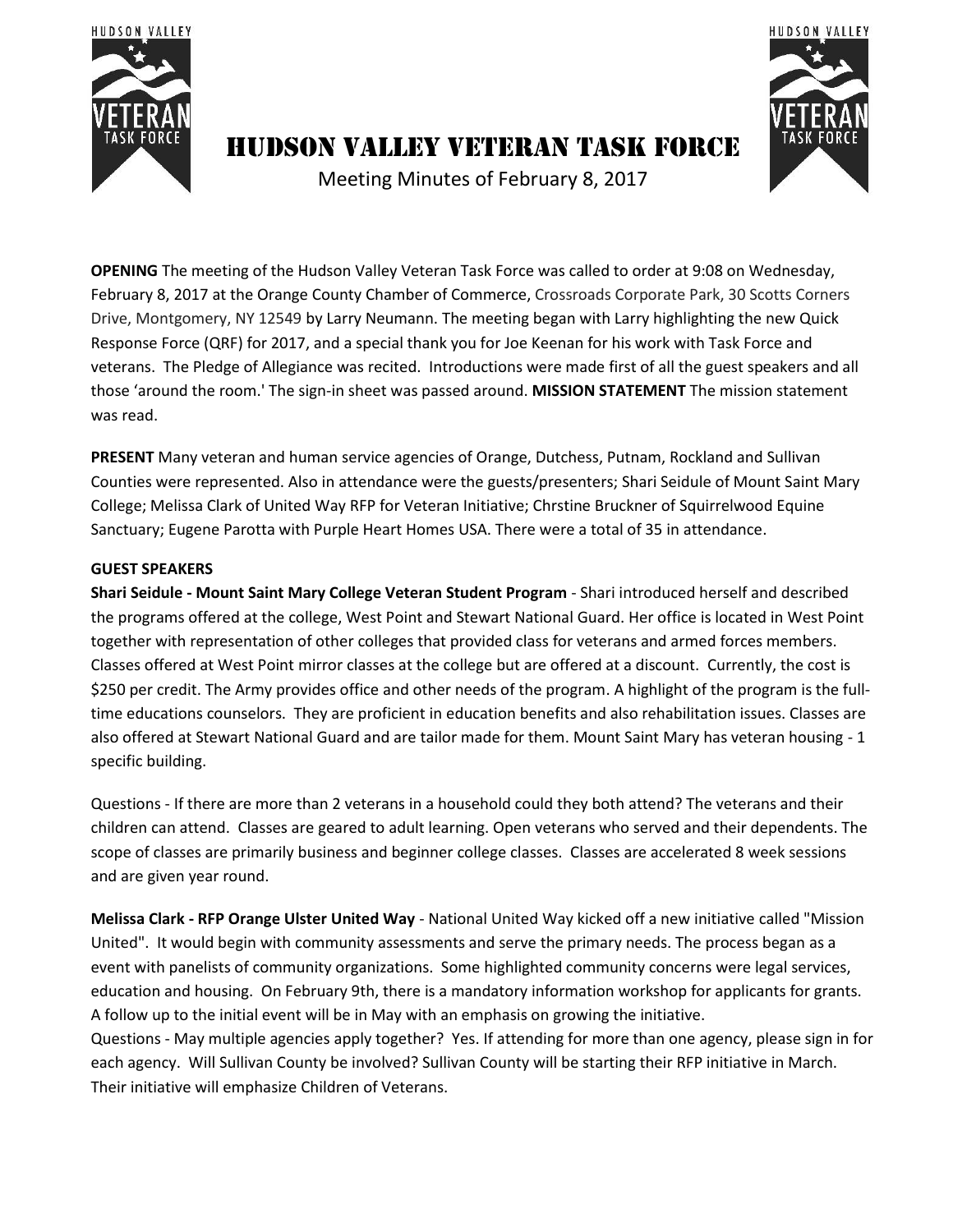**Christine Bruckner - Squirrelwood Equine Sanctuary -** Christine introduced herself and the work she does as a Clinical Social Worker and with equine therapy for veterans. The program is government recognized and certified. It is 12 week program, but it may be catered to the veteran's need. It can be introductory and uses a team approach. Horse skills are not the priority. The priority is self discovery and companionship. All the horses are rescue horses. She showed a video of the location and some of the team and veterans. www.squirrelwood.org

**Eugene Parotta - Purple Heart Homes USA -** Eugene shared his program as a veteran homeowner repair assistance. Lorraine comes to their agency with her vast knowledge of behavioral issues effecting veterans. She assists with some root issues such as PTSD or mental trauma. The program assists veterans that are living in homes in disrepair, or are not functional for their needs. Requirements for assistance are service related injuries/disability; own their home and live in home.

He shared a story of one veteran who went through his floor and needed many repairs to his home and together with many community members and local businesses were able to refurbish the complete home at cost of \$160,000 which is not a typical situation. Another veteran, had not been to the 2nd floor of his home in 8 years. The group provided a chair lift to get him up to his bedroom, and much needed outside railing to get in and out of his home.

The program came to New York 3 years ago. Their major fundraiser is a golf outing in November. The fundraising information will be available.

**Barbara Allen - American Snippets** - Barbara introduced herself and her history as a veteran's spouse and Gold Star family. She shared of a major tragedy in her life that motivated her starting this movement towards sharing positive life stories and celebrations. She felt with all of the division in our country as of late, she wanted a spotlight to focus on the positive. The web site does this for many. Many stories are for and about veterans, but are not exclusive to veterans.

#### **REPORT OUT**

**Vet2Vet Movie Night: Joe's War - Bryan Abrams -** Vet2Vet Films for Vets movie nights to be held the 5th Mondays. On Monday, January 30, the movie "Joe's War" was screened. The director and two of the actors were in attendance and discussed the movie afterwards. The next movie will be on Memorial day and it will be the Honor Flight documentary.

Discussion - The movie was not liked by some. Some participants were left feeling hopeless, and felt cautious about showing this movie to veterans suffering from PTSD. Larry and Bryan assured those concerned that Mobile Mental Health was on site. The organizers felt that it was mostly a positive experience. It also opened the opportunity for immediate treatment for any who may have not addressed these challenges. A positive role: Dr. Burke has had a 93% success rate in treating PTSD. A suggestion was made to check-in with viewers that might have had to deal with issues/triggers.

**Point in Time Homeless Count - Kim Brink -** Teams were organized for a twenty four hour count. Sights in Port Jervis were visited a few teams. Larry was lead a team close to the waterfront. A preliminary report shows that numbers are down from 2016 count. There were some challenges. The primary objective was to get advocacy information to the homeless. A report should be available for the next Task Force meeting.